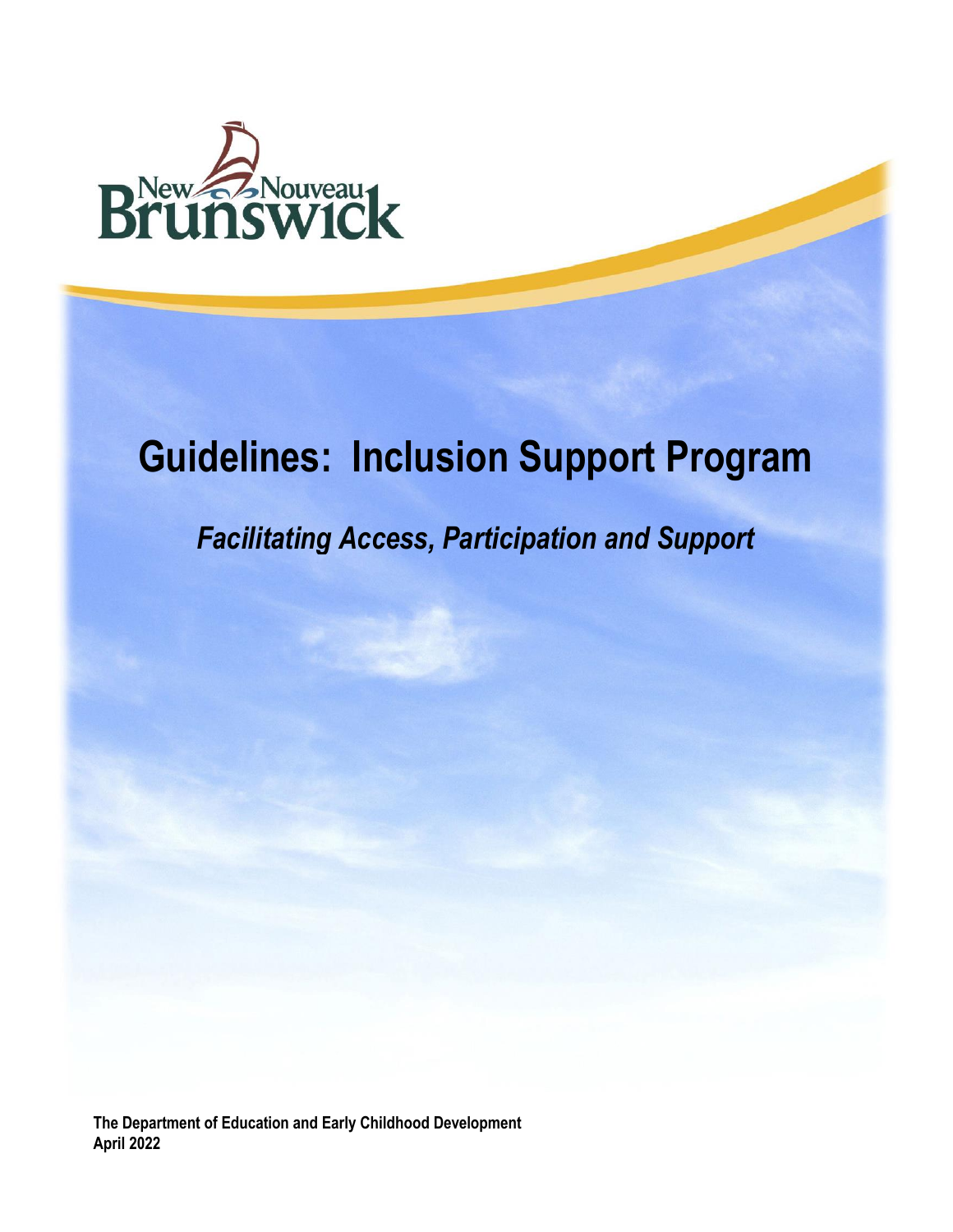## **Table of Contents**

| New Brunswick Inclusion Support Program - Facilitating Access, Participation and Support  3               |
|-----------------------------------------------------------------------------------------------------------|
|                                                                                                           |
|                                                                                                           |
|                                                                                                           |
|                                                                                                           |
|                                                                                                           |
|                                                                                                           |
|                                                                                                           |
|                                                                                                           |
|                                                                                                           |
|                                                                                                           |
|                                                                                                           |
|                                                                                                           |
|                                                                                                           |
|                                                                                                           |
|                                                                                                           |
|                                                                                                           |
|                                                                                                           |
|                                                                                                           |
|                                                                                                           |
|                                                                                                           |
|                                                                                                           |
|                                                                                                           |
|                                                                                                           |
|                                                                                                           |
|                                                                                                           |
|                                                                                                           |
| Appendix C: Consent & Privacy: Informed Parent/Guardian Consent for Disclosure of Personal Information 19 |
|                                                                                                           |
|                                                                                                           |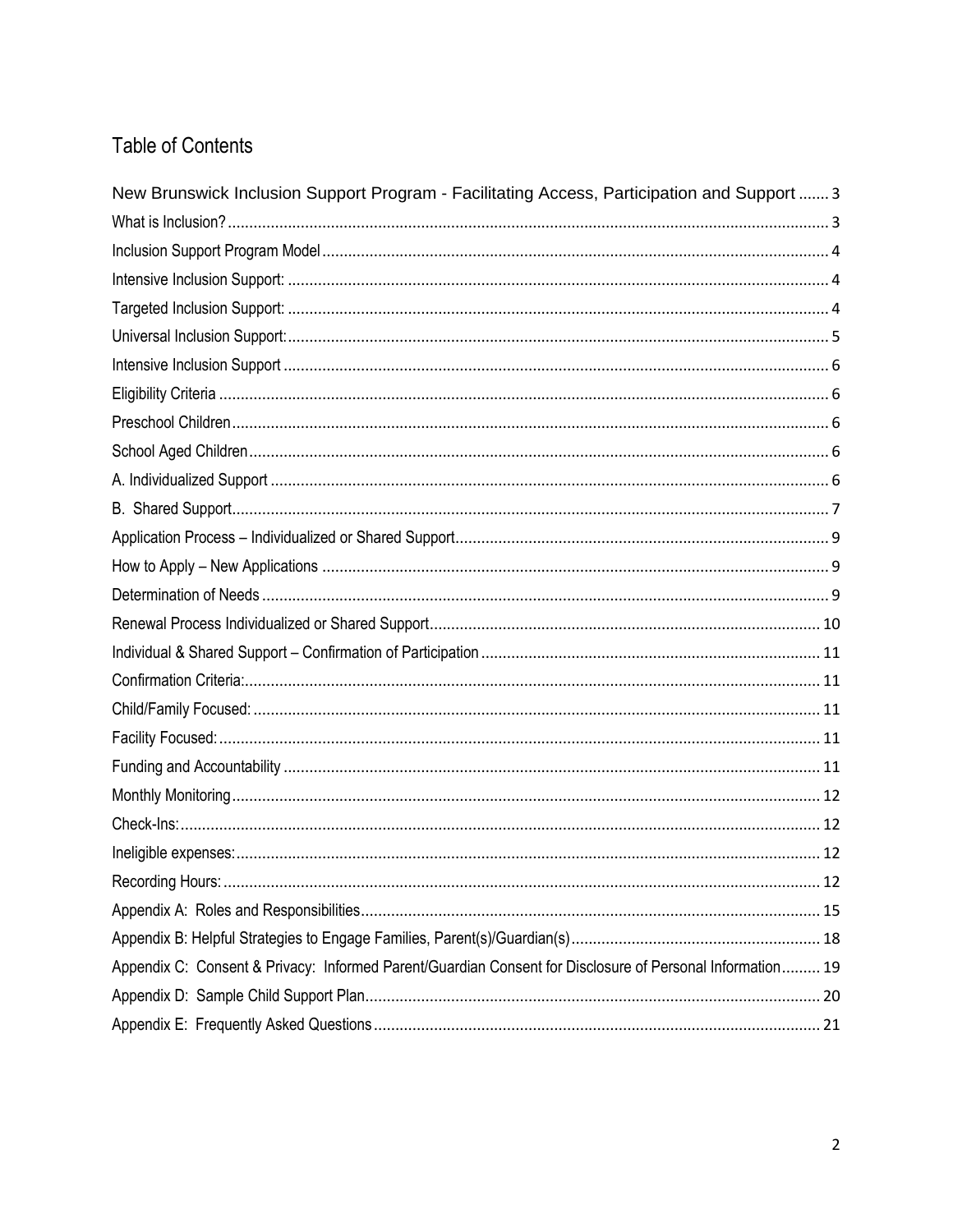## <span id="page-2-0"></span>New Brunswick Inclusion Support Program - Facilitating Access, Participation and Support

#### <span id="page-2-1"></span>What is Inclusion?

Inclusion means that all children are welcomed and supported to participate in every aspect of the early learning and childcare program. Inclusion requires early learning and childcare facilities to create an environment that supports meaningful connections and caring relationships with children and their families.

Inclusion is achieved when there is both a philosophy and a set of best practices that promotes every child's full access, participation and support in early learning and childcare. It is based on a system of guiding principles and beliefs that are focused on the best interests of the child's well-being, sense of belonging, development, and engagement in learning. 1



*Access: Children of all abilities are accepted into the program.*

*Participation: All activities, inside and outside of the facility are planned so that all children can attend and participate fully and meaningfully.*

*Support: Families and their children are supported, and their needs recognized.*

#### *Inclusion and diversity in Early Learning and Childcare Facilities*

Inclusive early learning and childcare facilities promote the access, meaningful participation, and support of all children. They are fully accessible to all children and their families regardless of their race, colour, religion, national origin, ancestry, place of origin, age, disability, marital status, real or perceived sexual orientation and/or gender identity, sex, social condition or political belief or activity.

*- New Brunswick Human Rights Act, 2011* 

<sup>&</sup>lt;sup>1</sup> Adapted from Manitoba Child Care Program, Manitoba Government, Writing and Inclusion Policy: A Guide for Childcare Centres and Homes, 2009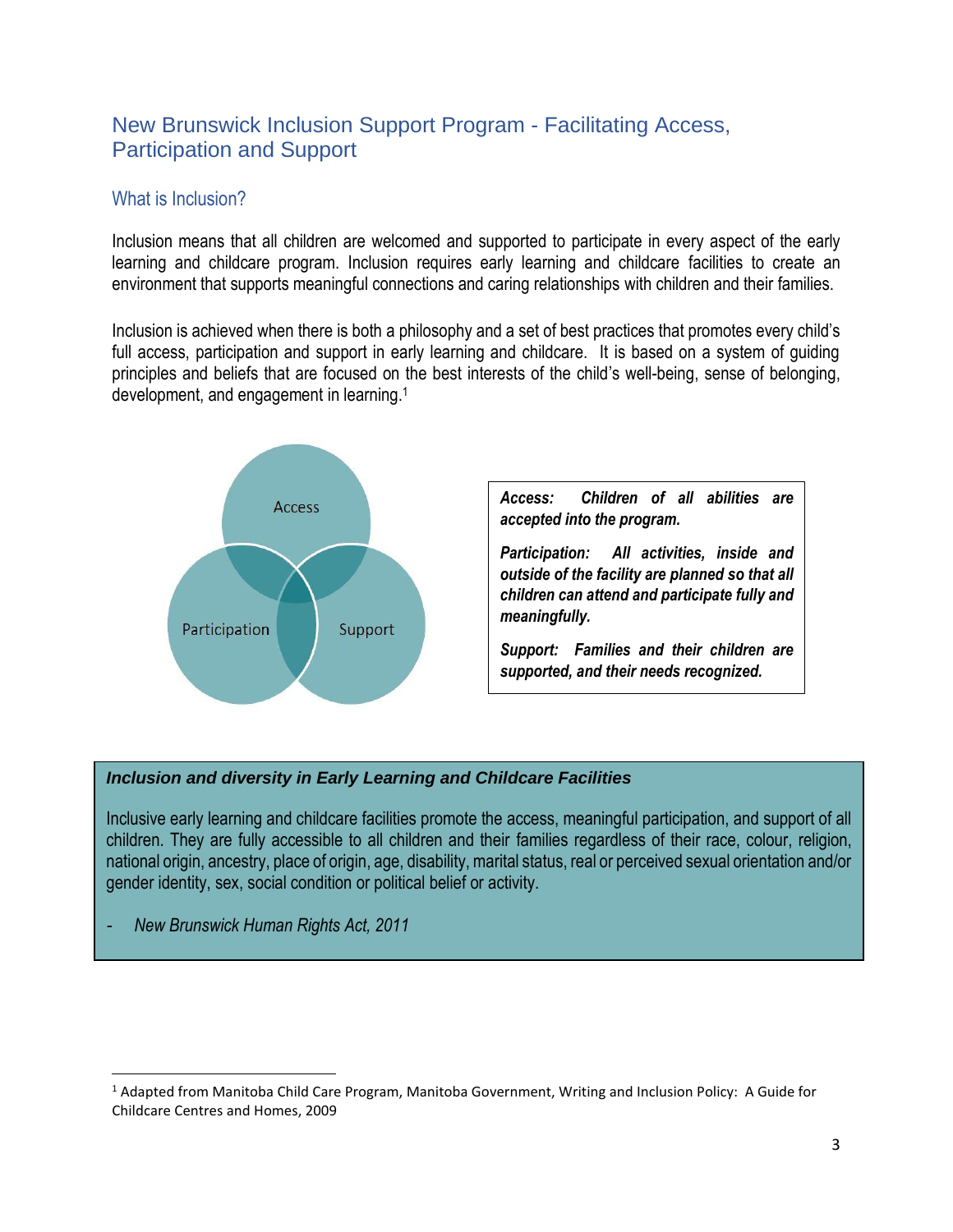#### <span id="page-3-0"></span>Inclusion Support Program Model

The Department of Education and Early Childhood Development is responsible for the management of the Inclusion Support Program. The purpose of the Inclusion Support Program is to provide supports and resources that promote and help sustain high quality inclusive early childhood environments throughout New Brunswick. It is recognized that building capacity in early learning and childcare to include all children and to effectively implement inclusive policies and practices requires a comprehensive Inclusion Support Program Model.

New Brunswick is currently shifting to an **Inclusion Support Program Model** which will offer options to promote inclusion in early learning and childcare:



#### <span id="page-3-1"></span>Intensive Inclusion Support:

Funding is only available for intensive inclusion support. The funding supports the wages of an Inclusion Support Worker for either individualized or shared support for preschool and school aged children.

#### <span id="page-3-2"></span>Targeted Inclusion Support:

.

Early learning and childcare facilities will have access to Early Learning Consultant (s) to support the following:

- Child specific support on observation, documentation, and planning.
- Specific situational strategies and ideas to make improvements and changes to the learning environment to be more inclusive of children who may have additional needs.
- Coaching on family engagement strategies.
- Access to a range of quality professional learning to build capacity for implementation of inclusion and diversity practices in early learning and childcare environments.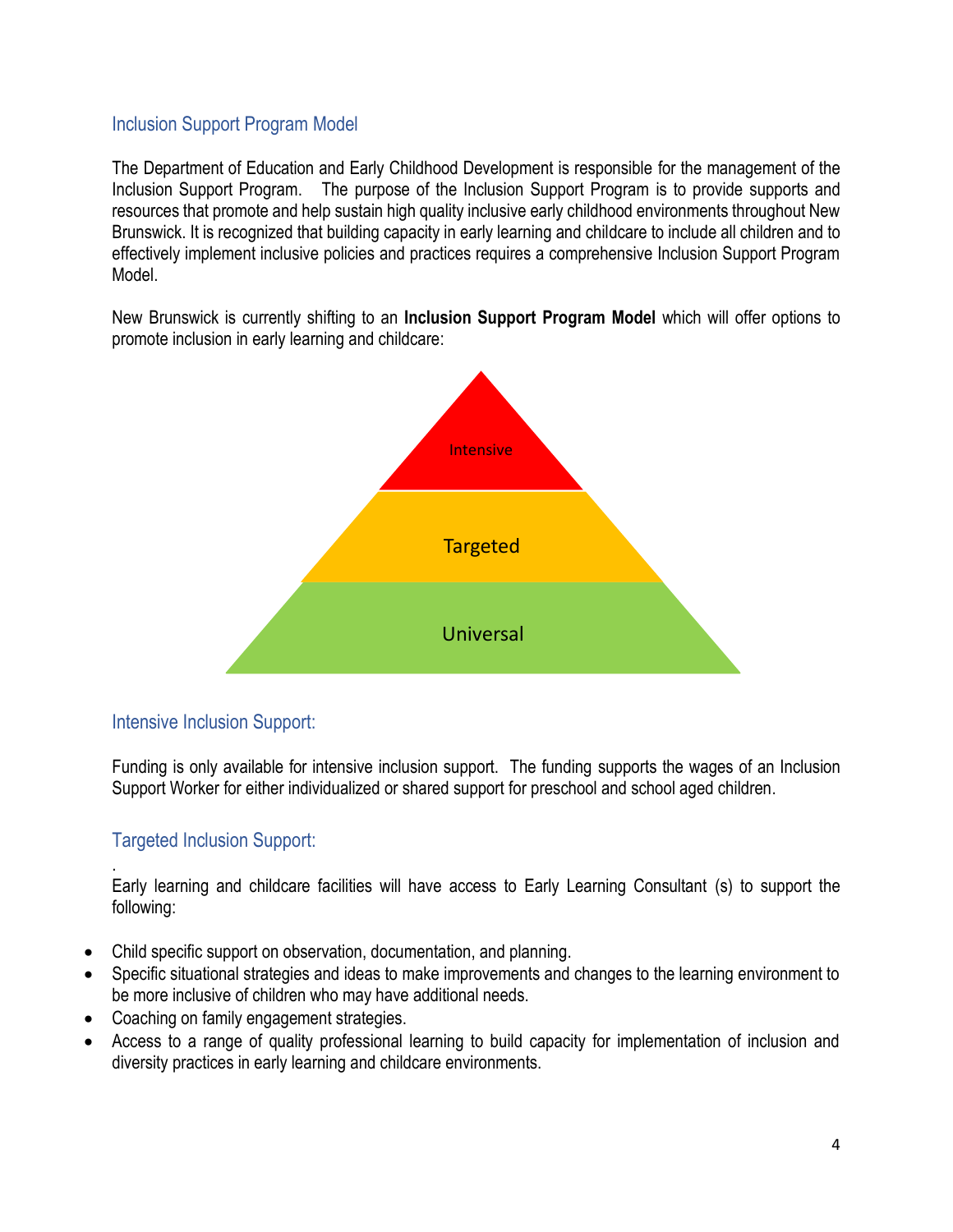#### <span id="page-4-0"></span>Universal Inclusion Support:

- Access to a range of quality professional learning to build capacity for implementation of inclusion and diversity practices in early learning and childcare environments.
- Support in developing their Inclusion Policy and Practices for Early Learning and Childcare facilities.

<span id="page-4-1"></span>These Guidelines have been developed to provide details on the processes for Intensive Inclusion Support. Information with respect to Targeted and Universal levels of support are currently under development as part of a program review. Contact Early Childhood Services Early Learning Consultant in your District for updates and information about inclusion support available in your area.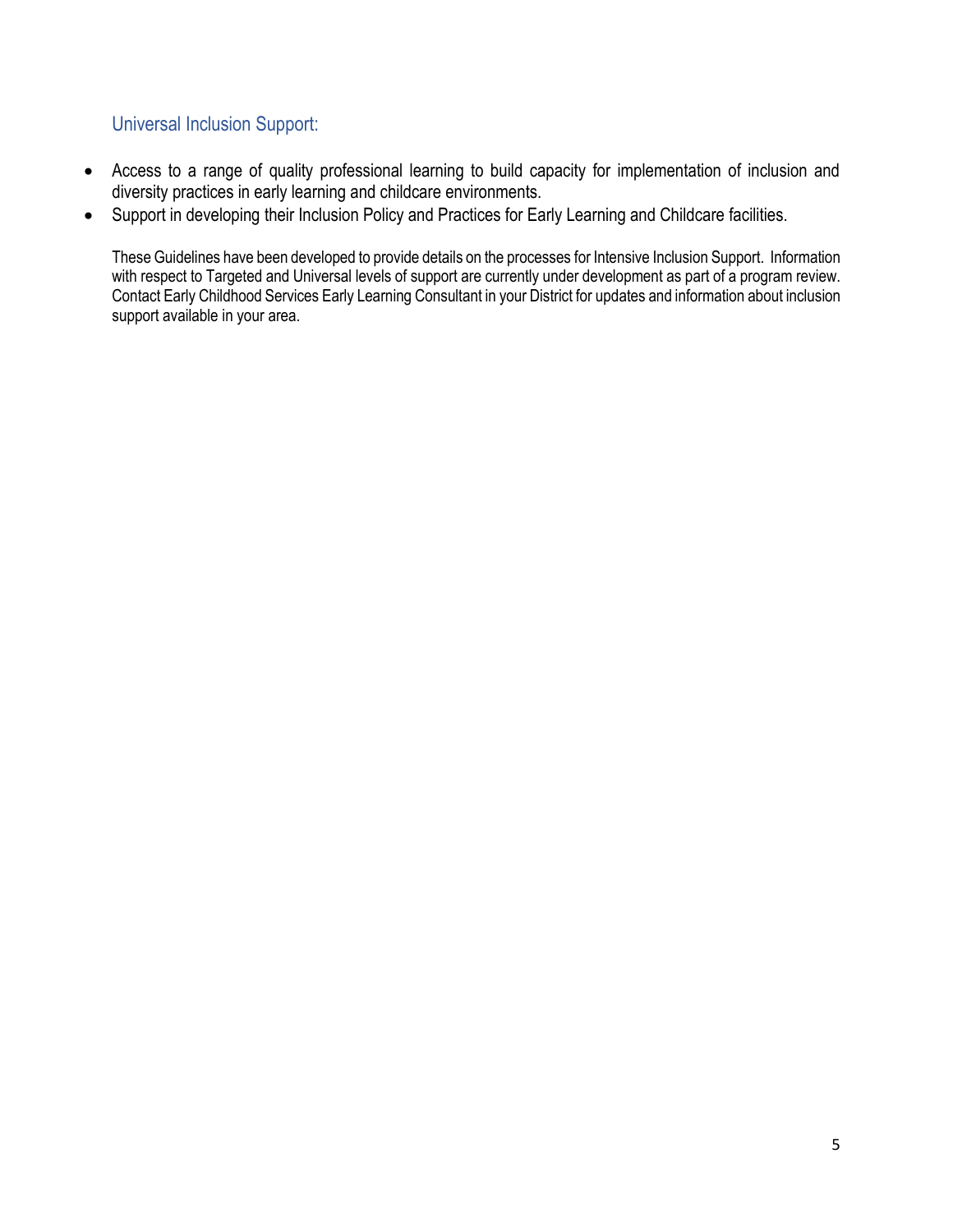#### Intensive Inclusion Support

#### <span id="page-5-0"></span>Eligibility Criteria

#### <span id="page-5-1"></span>Preschool Children

- Parent(s)/Guardian(s) works or attends school/training.
- The child is enrolled or registered (even if not attending yet) in a licensed early learning and childcare facility at the time of applying.
- The child must be a resident of New Brunswick.

#### <span id="page-5-2"></span>School Aged Children

- Parent(s)/Guardian(s) works or attends school/training.
- The child is enrolled or registered (even if not attending yet) in a licensed early learning and childcare facility at the time of applying.
- The child is 12 years old age or under, unless turning 13 during the school year.
- The child must be a resident of New Brunswick

#### <span id="page-5-3"></span>A. Individualized Support

The classroom Educator/s and the Inclusion Support Worker must consider the inclusion principles of access, participation and support while assisting the child in the learning environment when needed and fostering their independence, whenever possible. The Individualized Support (one-on-one) is in place and reserved to support only those children with the **most** intensive needs (i.e. those with long-term complex medical conditions). This support allows for an Inclusion Support Worker to provide a more individualized plan and strategies that address a child's on-going, individualized intensive needs where extra support is required to be actively engaged and to fully participate in facility programs and routines.

Funding for intensive support may also be provided for a specific amount of time (3,6,12) months depending on the needs of the child/rem and the early learning and childcare facility. Providing inclusion support for a pre-determined amount of time provides more flexibility and ensures that the child/ren receive the right level of support while planning, goals and strategies are developed and put into place.

The Inclusion Support Worker observes, reflects, and plans, in partnership with families, other community partners and educators in the early learning environment. As a team they identify the child's strengths while supporting their additional needs and challenges to maximize their independence. Individualized Support provides a one-on-one level of support for a child to meaningfully participate during activities, transitions, and routines while responding to the needs of the individual child.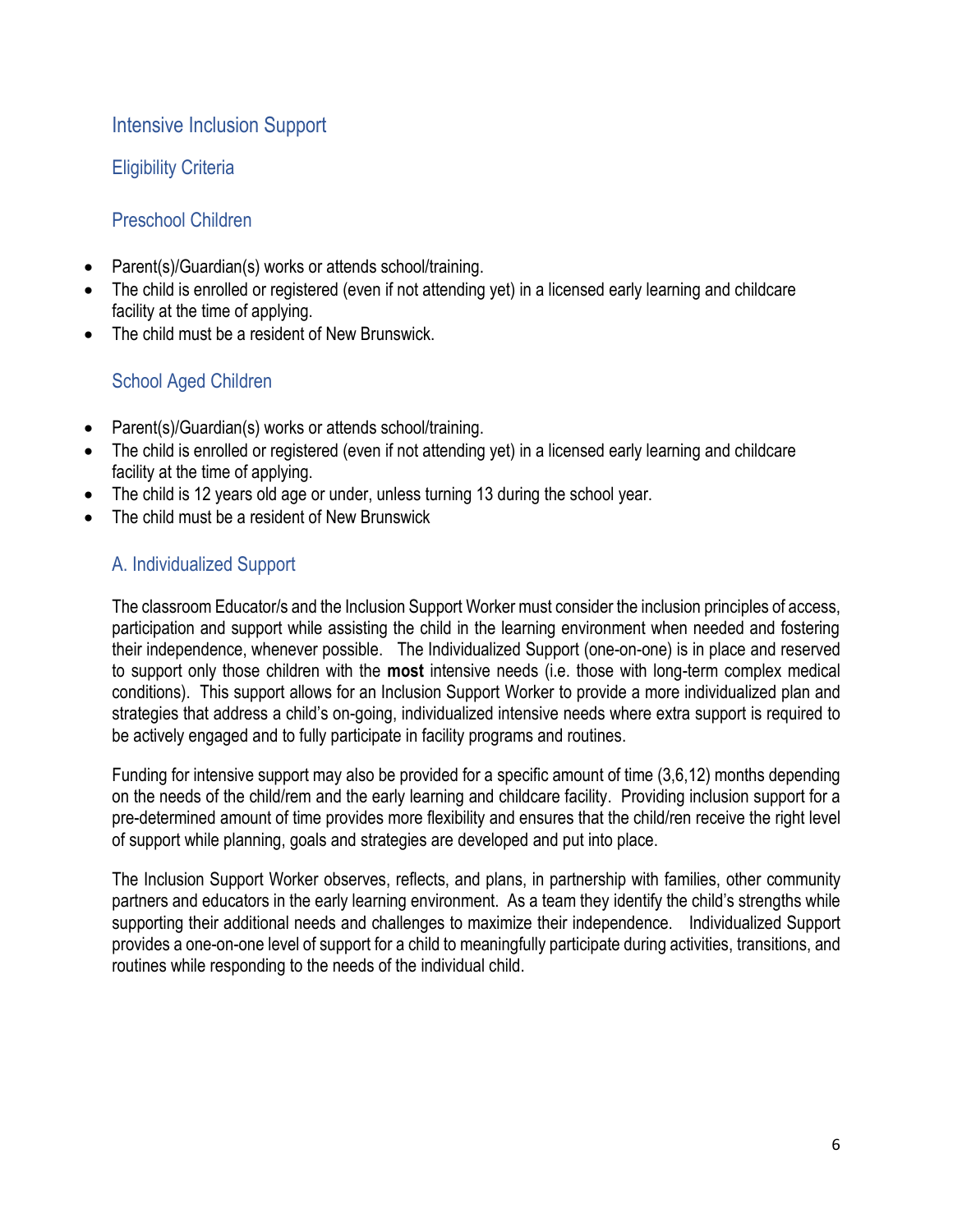#### **Funding:**

- $\Box$  Preschool Children Facilities will receive funding for a maximum of 35 hours per week.
- $\Box$  Preschool Children who are already receiving onsite Autism Intervention Service will receive funding based on the difference between the number of hours in their service level agreement and the hours of attendance.
- $\Box$  School Aged Children Facilities will receive wage funding for a maximum of 20 hours per week during school weeks and a maximum of 35 hours per week during summer, one week in December and March Break.
- $\Box$  Professional Development Days are eligible for funding.
- $\Box$  Short/Long Term Options: 3, 6, or 12 months.

#### **New Applicant Criteria:**

- All **new** applicants will require a referral to be considered for the funding under the Individualized Support.
- Referrals from the following service providers: pediatrician, physician, nurse practitioner, occupational therapist, speech-language pathologist, social worker, psychologist, guidance counsellor, and behaviour interventionist, Family and Early Childhood Agency, etc.
- Please note: The early learning and childcare facility cannot make the referral. Only external referrals will be considered.
- The documentation provided by the referral source must demonstrate the need for individualized support.
- Diagnosis or medical/health needs are not required but will be considered in the application review.
- There is an intensive need for individualized support services in at least one of the areas listed in the factors determining need and support. OR
- There is an intermittent or moderate need for support in at least two of the areas listed in the determining need and support.
- Parent/guardian consent.
- An observation, meeting/consultation with the Early Learning Consultant for the Inclusion Support Program, as part of the application process.

## <span id="page-6-0"></span>B. Shared Support

Shared Support allows for an Inclusion Support Worker to support multiple children (from 2 to a maximum of 4 children) based on their individual additional needs. The Inclusion Support Worker observes, reflects, and plans, in partnership with other educators in the early learning environment. As a team they work with the child(ren)'s strengths while supporting their additional needs and challenges to maximize their independence. Shared Support provides a balanced level of support for child(ren) to meaningfully participate during certain times, activities, transitions, and routines. The Early Childhood Educator/s and the Inclusion Support Worker must keep in mind the inclusion principles of access, participation and support while assisting the child/ren in the learning environment only when needed while promoting their independence, whenever possible.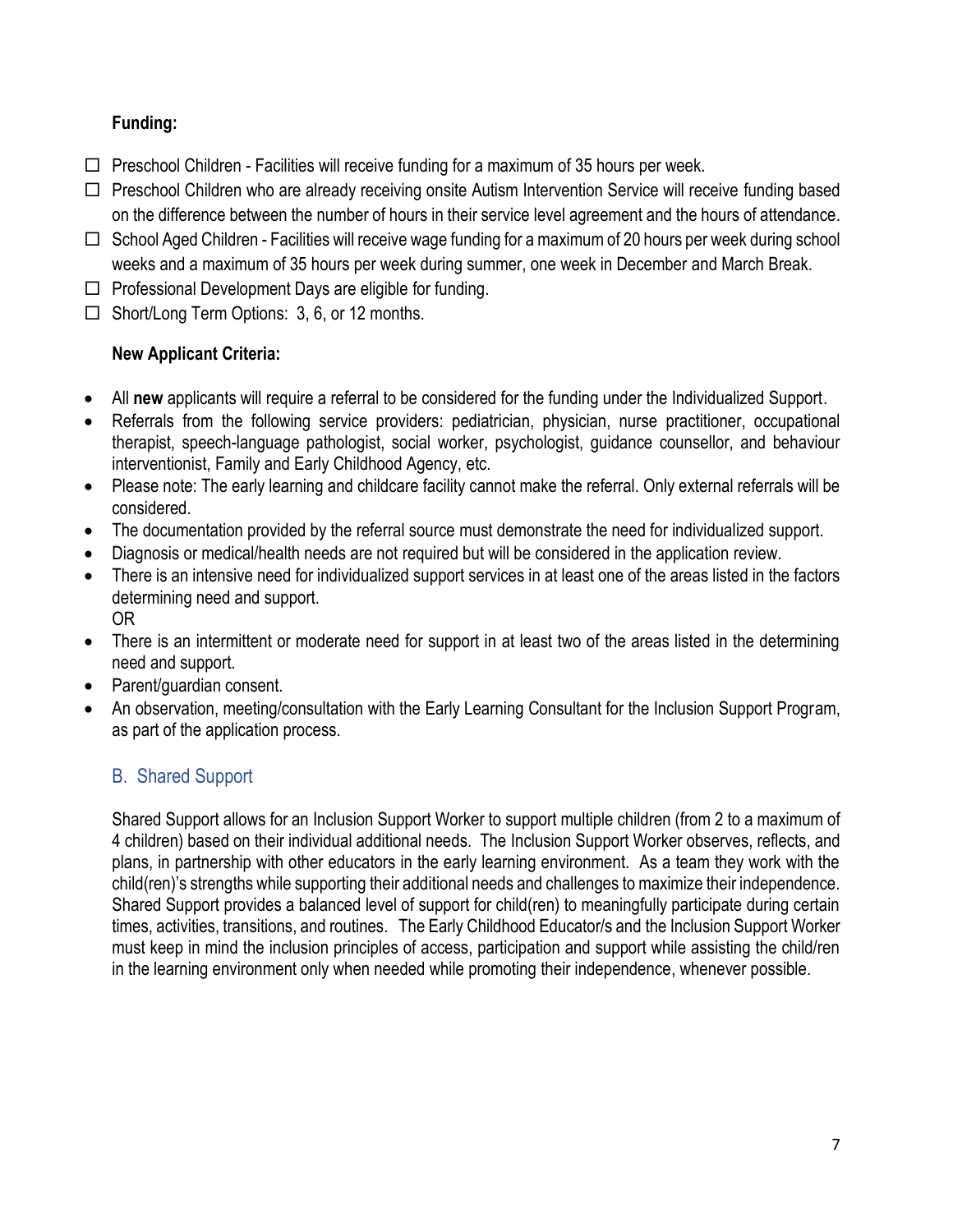#### **Funding:**

- $\Box$  Preschool Children Facilities will receive a maximum of 40 hours per week (additional hours under shared support is provided to give flexibility and account for the additional responsibilities of supporting more than one child).
- □ Preschool Children who are already receiving onsite Autism Intervention Service will receive funding based on the difference between the number of hours in their service level agreement and their attendance
- $\Box$  School aged Children Facilities will receive a maximum of 25 hours per week during school weeks and a maximum of 40 hours per week during summer, one week in December, March Break.
- $\Box$  Professional Development Days are eligible for funding.
- □ Long/Short Term Options: 6 or 12 months

#### **New Applicant Criteria:**

All **new** applicants will require the following criteria to be met under the Shared Support:

- At least one other child and maximum of four children require intermittent or moderate need for support in at least two of the areas listed in the factors determining need and support.
- Parent(s)/guardian(s) consent (e.g. observations, sharing information, disclosure of personal information).
- Referrals are not required but will be considered.
- Diagnosis or health needs are not required but will be considered in the application review.
- An observation, meeting/consultation with the Early Learning Consultant with the Inclusion Support Program, as part of the application process.

<span id="page-7-0"></span>Eligibility for the funding will be based on several factors: all information received, observations, support plan goals, strategies and recommendations that best meet the individual needs of the child, family and the early learning facility. The amount of funding and the duration of funding approved will determined by Department of Education and Early Childhood Development.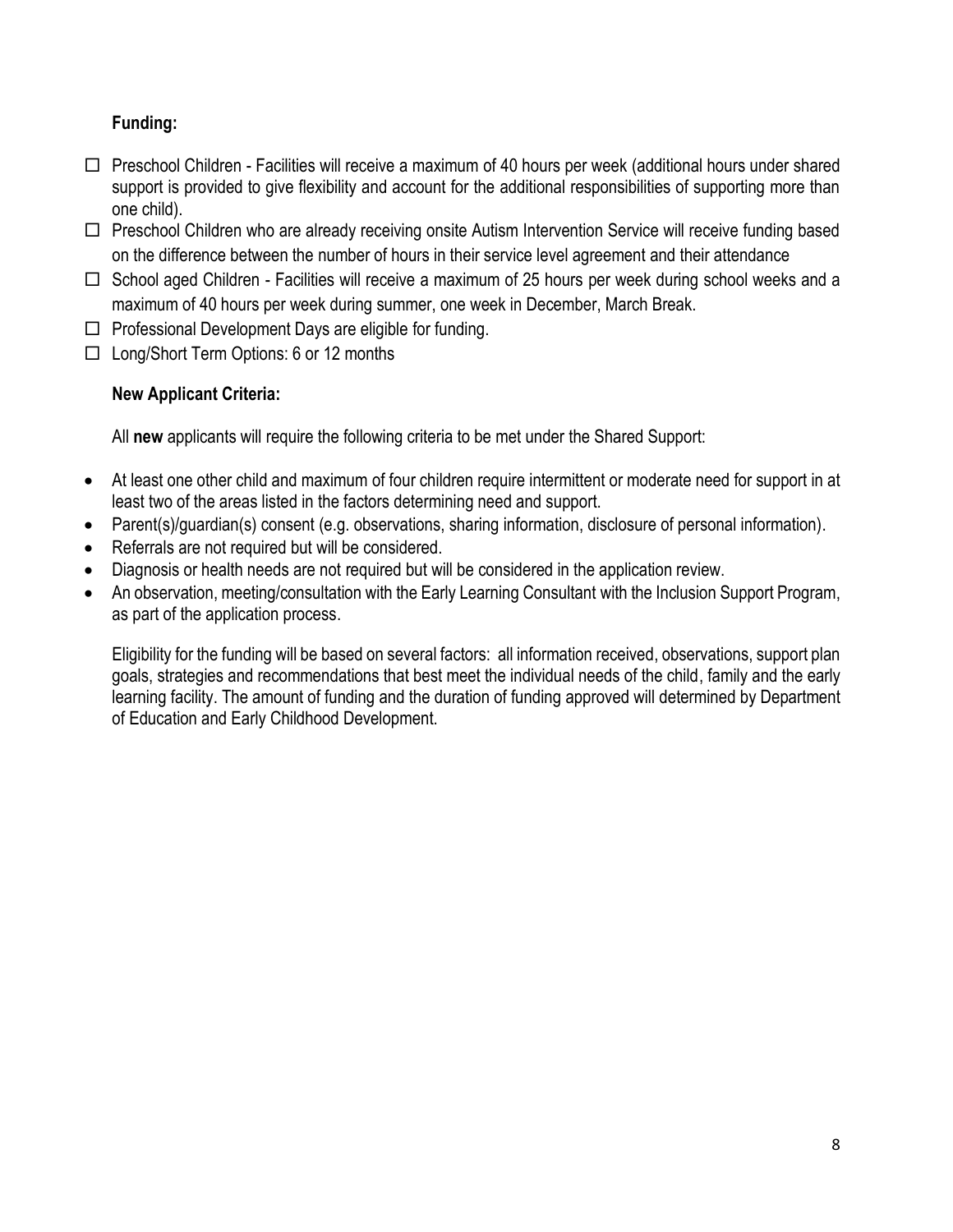## Application Process – Individualized or Shared Support

#### <span id="page-8-0"></span>How to Apply – New Applications

To prepare a new application for funding under the Inclusion Support Program an early learning facility will need to invest some time in gathering information. The application should include the following:

- ✓ Observations, reflections, and documentation to accurately complete the determination of needs for a child.
- $\checkmark$  Family engagement & parent/guardian consents through ongoing communication, scheduled meetings, and involvement in the application process.
- $\checkmark$  Gather assessment or referral documentation.
- $\checkmark$  Involve other service providers in the child's life ensuring that they are part of the application process. For example, Autism Intervention Services, Speech-Language Pathology, etc.
- ✓ Contact your Early Learning Consultant with the Inclusion Support Program to support the completion of the application.

#### <span id="page-8-1"></span>Determination of Needs

The Determination of Needs section must be completed for all **new applicants**. This part of the application should be completed using observation, reflection, and documentation. Upon completion of the Determination of Needs section, use the information provided to identify which level of support to apply for funding under the Inclusion Support Program - Individualized or Shared Support.

The three areas to consider when completing the determination of needs include:

- 1. Safety of Self and Others: refers to self-regulation, aggression, self-harm, flight risk, etc.
- 2. Essential Medical Needs: refers to visual, auditory, mobility, feeding, ongoing medical requirements, etc.
- 3. Cognitive and Social/Emotional Needs: refers to withdrawal, problem solving, reasoning and comprehension, receptive and expressive communication, relationships with peers/others.

| None:         | No additional support required for the age and developmental stages of this child. *                                                                                                               |
|---------------|----------------------------------------------------------------------------------------------------------------------------------------------------------------------------------------------------|
| Intermittent: | Occasional support, guidance and/or intervention needed to actively participate in some of<br>the activities, learning experiences and routines within the early learning and childcare<br>centre. |
| Moderate:     | Regular support, guidance and/or intervention required to actively participate in most of the<br>activities, learning experiences and routines within the early learning and childcare centre.     |
| Intensive:    | High level of support, guidance and/or intervention required to actively participate in all the<br>activities, learning experiences and routines within the early learning and childcare centre.   |

#### **Description of Terms:**

*\*Age and developmental stages are the typical assistance and/or supervision required for the age and development of the child. For example, it is age and developmentally appropriate for an infant to require a high-level of one-on-one feeding by a caregiver. Therefore, there would be, "No additional support required for the age and developmental stage of this child."*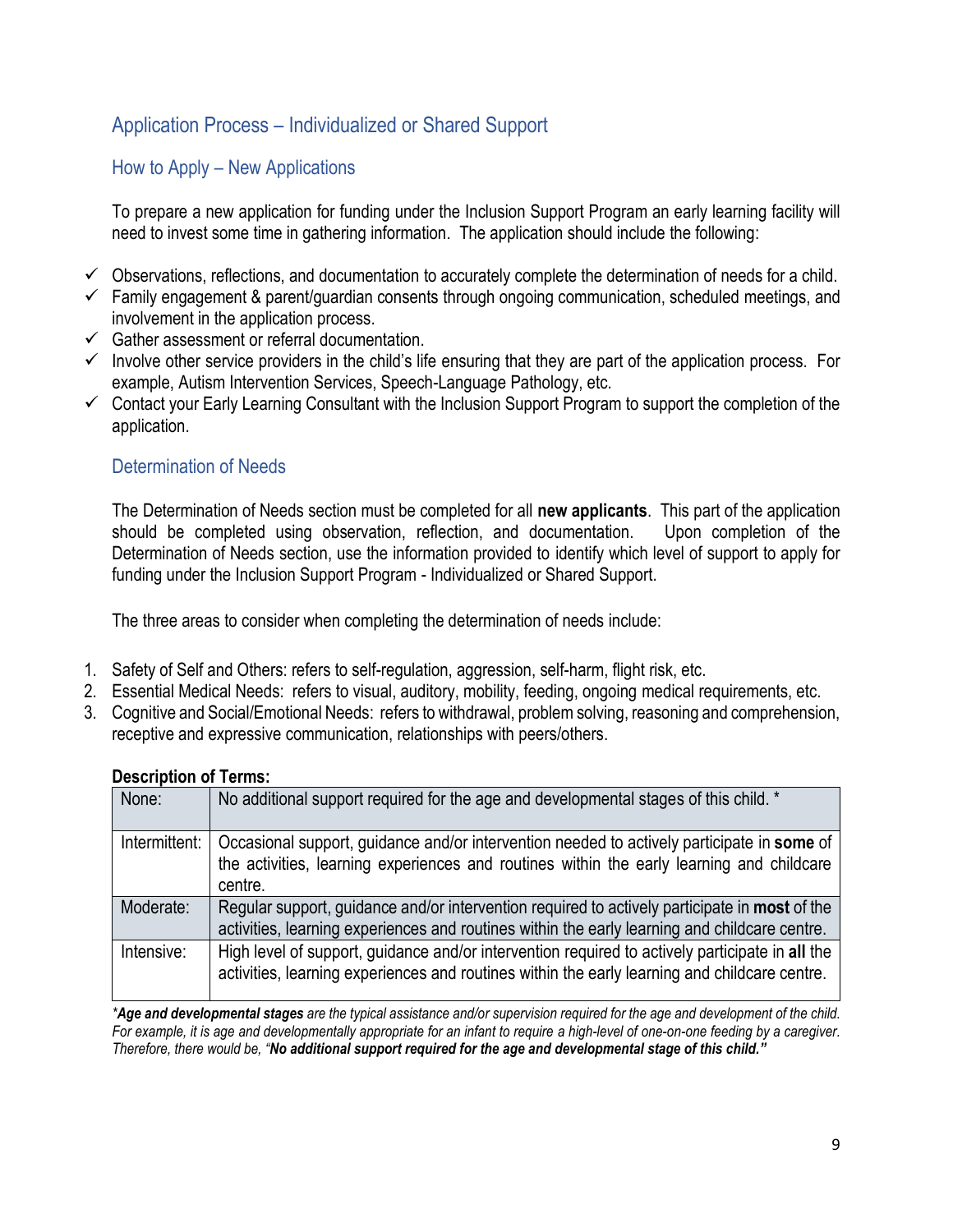#### <span id="page-9-0"></span>Renewal Process Individualized or Shared Support

#### **Confirmation of Participation**

It is recognized that some children will require long term and on-going individualized intensive support throughout their experience in early learning and childcare facilities. These may be children who have a medical condition and who will require accommodation and extra supports to fully participate. It may also be children who demonstrate an intensive need for support even if they do not have a formal diagnosis. A child who is currently benefitting from either individualized support or the shared support may not have to reapply every year to continue to receive funding.

<span id="page-9-1"></span>To be eligible for funding renewal under the Inclusion Support Program Individualized and Shared Support a **Confirmation of Participation Form** must be completed for each child. In addition to the eligibility criteria, the **Confirmation of Participation Form** requires early learning and childcare facilities to meet best practices related directly to the inclusion principles: *access, participation, and support.*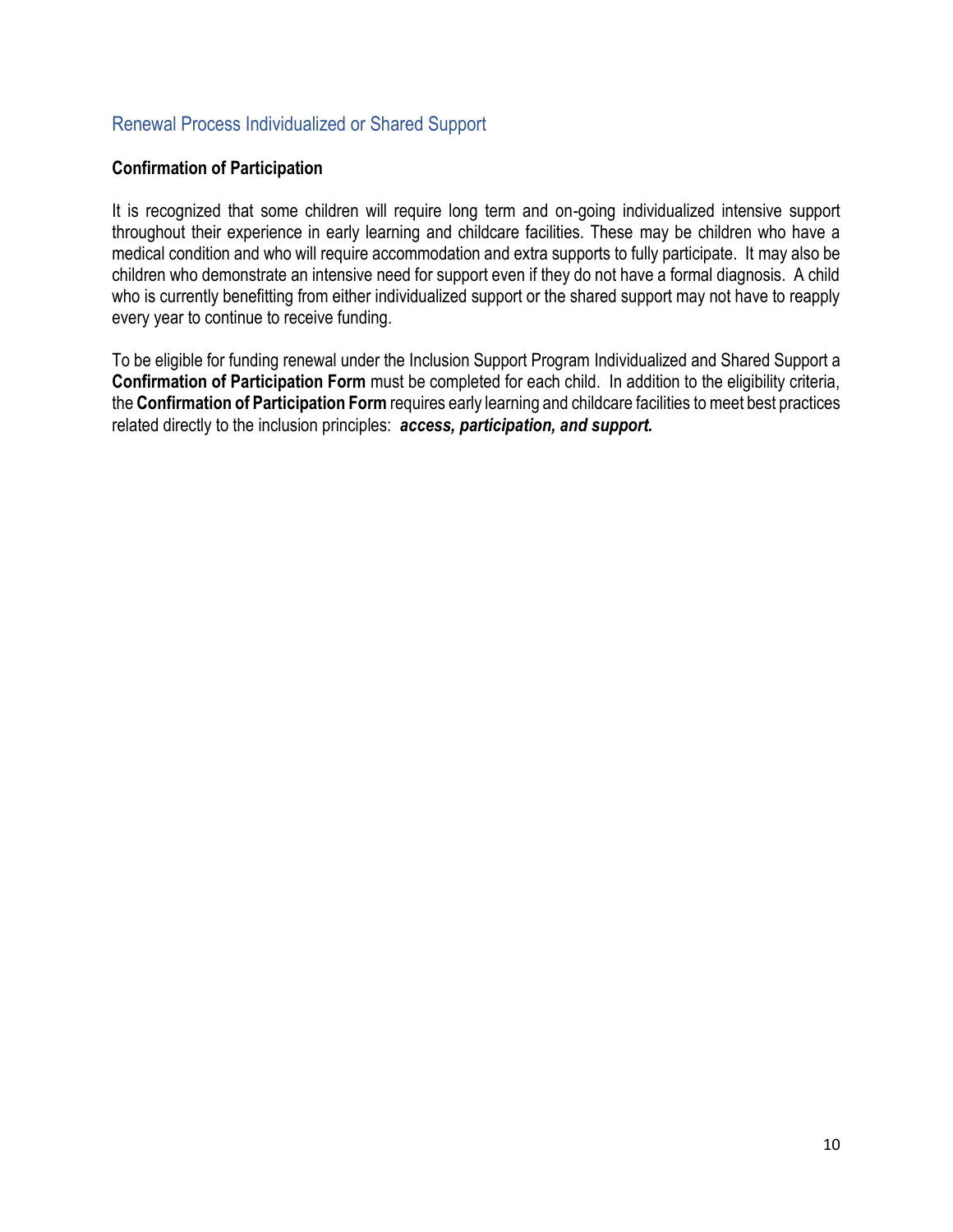### Individual & Shared Support – Confirmation of Participation

#### <span id="page-10-0"></span>Confirmation Criteria:

- $\Box$  Hours a week that the child is attending.
- $\Box$  Confirmation that the parent/quardian is working or attending school.
- $\Box$  Name and contact information of the Inclusion Support Worker.

#### <span id="page-10-1"></span>Child/Family Focused:

- $\Box$  Child Support Plan & Strategies are in place and reviewed and updated regularly (e.g. 1-3 months).
- $\Box$  Observation, reflection, and documentation occur regularly.
- $\Box$  Family engagement through ongoing communication, scheduled meetings, and involvement in child support planning.
- $\Box$  Assessment or referral documentation has been completed within the last two years.
- $\Box$  As applicable, identify all other service providers involved with this child and who provide support for their medical or developmental needs. For example, Autism Intervention Services, Speech-Language Pathology, etc.

#### <span id="page-10-2"></span>Facility Focused:

- $\Box$  Inclusion Policy and Practices criteria have been completed by the facility.
- $\Box$  Professional learning requirements have been completed by Inclusion Support Workers who work directly with the child/ren involved in the program. The required *Inclusion Support Webinars include:*
- *Creating and Implementing a Plan for Children with Additional Support Needs*
- *Benefits of Inclusion in Early Childhood Environments*
- *Best Practices for Supporting Transitions in Early Childhood Environments*

The goal for all children should always be meaningful participation, full access and the right level of support *when needed*. Promoting a child's independence whenever possible and to reduce the need for continuous one-on-one support for children who may not need intensive or individualized support all the time is one of the goals of the program. As the Inclusion Support Program continues to evolve in New Brunswick, it will continue to reduce the reliance on individualized one-on-one support unless it is determined that this child has long-term, intensive needs.

#### <span id="page-10-3"></span>Funding and Accountability

All approvals for funding under the Inclusion Support Program will be notified in writing and will include supporting documents for your records and monthly submissions. Only with official approval will funding be disbursed to the licensed early learning and childcare facility. If an Inclusion Support Worker is hired prior to receiving official approval, funding will not be reimbursed. Funding is effective as of approval date on notification.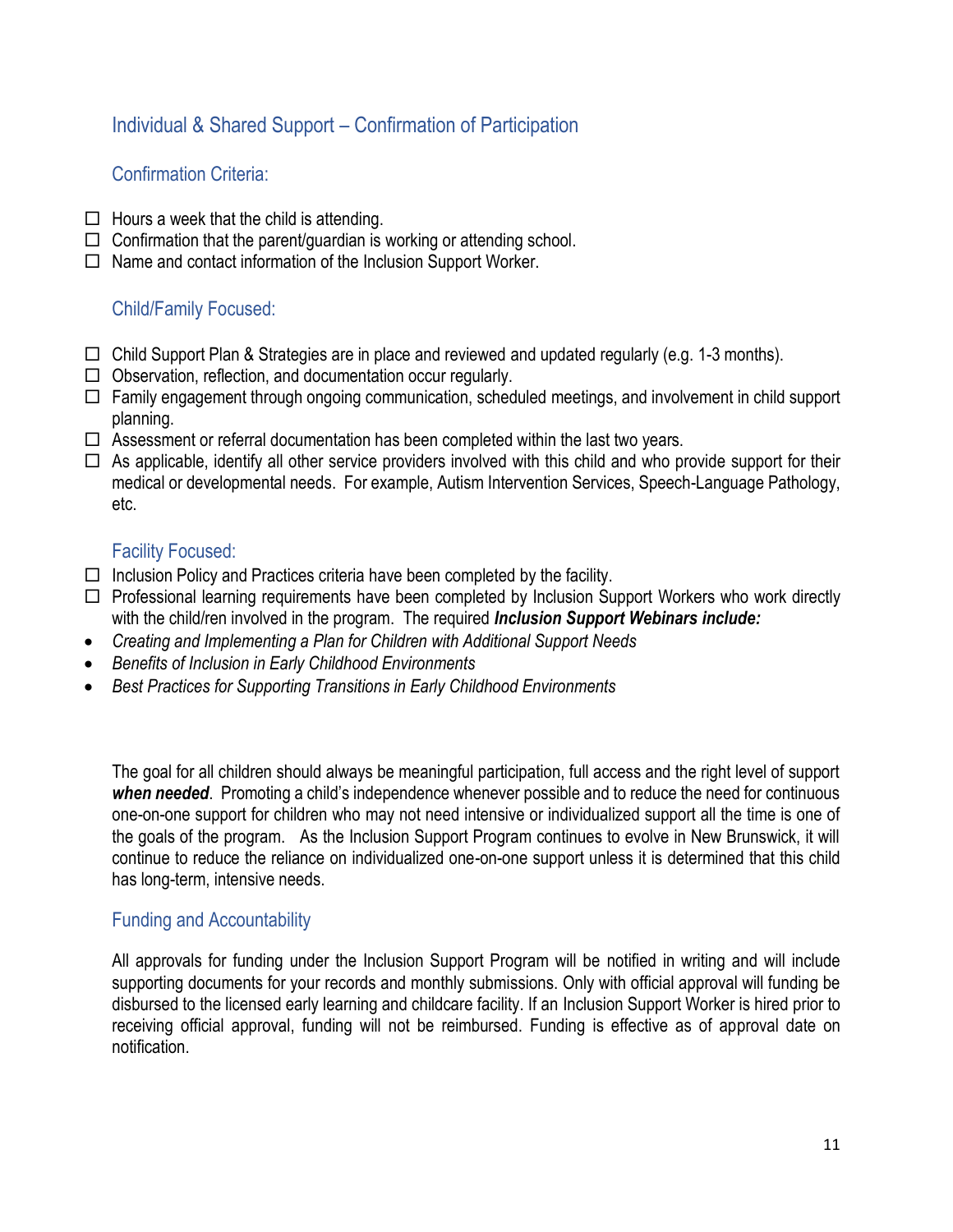To reflect the NB minimum wage requirements, The Inclusion Support Worker, will be funded at \$15.27 per hour plus 10% for administrative costs (EI, CPP, Vacation Pay), for a total of \$16.80 per hour effective April 1, 2022.

#### <span id="page-11-0"></span>Monthly Monitoring

For Wage Reimbursement submission of a Monthly Monitoring Form will be required outlining the actual hours worked by the Inclusion Support Worker.

- Monthly monitoring forms are due on or before the 5th of the month following payment (for example, monthly monitoring forms for June are due on or before July 5<sup>th</sup>).
- Report the hours in which both the child/ren and the Inclusion Support Worker were absent if applicable.
- Information regarding a payment adjustment or a letter of overpayment will be issued by the Inclusion Support Program if reimbursement for unused hours is required.

#### <span id="page-11-1"></span>Check-Ins:

Periodic check-ins will be completed by the Early Childhood Services Early Learning Consultant within each school district to observe, discuss potential challenges and success, as well as re-evaluate the child/family and facility participation in the Inclusion Support Program.

#### <span id="page-11-2"></span>Ineligible expenses:

- The Inclusion Support Worker is not considered in child/educator ratio while being paid by the Inclusion Support Program.
- Funding cannot be transferred from one child to another.
- Under no circumstances can an operator/director/administrator receive the wage reimbursement under the Inclusion Support Program.
- Funding cannot be used for equipment, renovations, or materials.

#### <span id="page-11-3"></span>Recording Hours:

If a child/ren are absent for unplanned or unforeseen circumstances (e.g. sickness, medical/other appointments, etc.), the Inclusion Support Worker will be eligible to continue working and be paid for their regularly scheduled hours as long as they are working. Inclusion Support Worker must use this time to support inclusion in the facility by:

- Participate in professional development and continued learning (inclusion webinars, training, and other professional learning).
- Document, plan and reflect on inclusive practices and strategies that support the child/ren.
- Work with other educators and assist with learning environment redesign that support inclusion.
- Do other relevant inclusion work (parent engagement, inclusion practices, etc.).

If a child/ren is absent for preplanned or predetermined circumstances (vacations, temporary facility closure), the hours will be considered unused and funding will be adjusted on a case by case basis.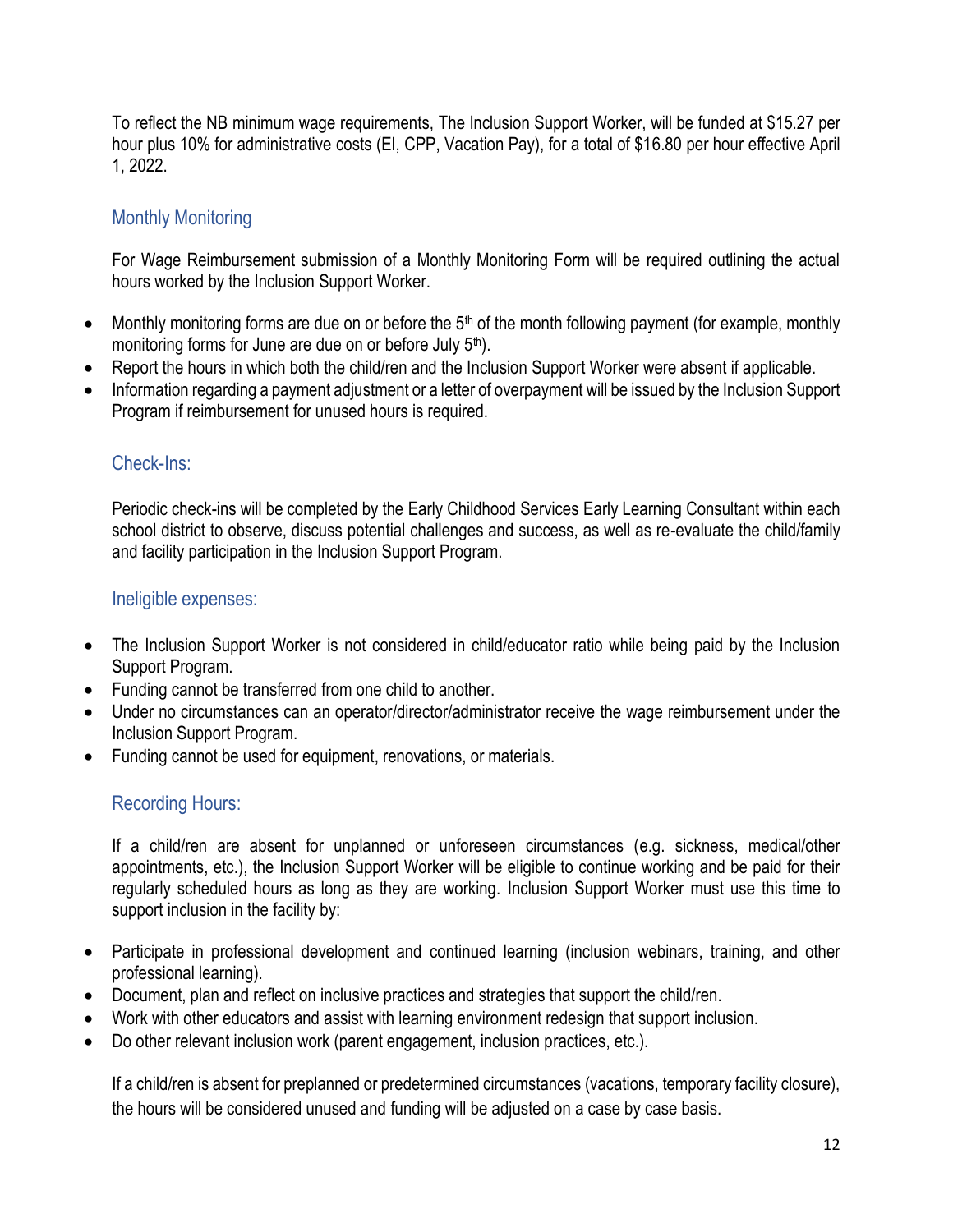#### **Accountability**

It is the responsibility of the Early Learning and Childcare facility to submit monthly Monitoring Forms on a timely basis and to include:

- A brief explanation of why the child was absent (sickness, vacation, etc.), and
- A brief explanation of what the Inclusion Support Worker worked on during the absence of the child due to unplanned/unforeseen circumstances.

*Please Note: If an adequate explanation is not provided on the Monthly Monitoring form, discretion for unused hours adjustments/overpayments will be with the Inclusion Support Program.* 

#### **Autism Intervention Services (AIS) and Inclusion Support Program**

#### **Collaborative Approach**

- Preschool Children who are already receiving onsite Autism Intervention Service will receive funding based on the number of hours in their service level agreement. Combined funding will not exceed 40 hours per week/per child (e.g. If Autism Intervention Services is providing 12 hrs/week of support, the Inclusion Support Program will provide a maximum of 28 hrs/week to meet the full-time required hours).
- Provide details on the number of hours a preschool child is receiving from Autism Intervention Services on the application form.

#### **Leaves and Termination**

If a child is no longer attending, the operator must notify the Inclusion Support Program within two working day so that funding can be terminated and/or adjusted accordingly. If a parent/guardian is no longer working or attending school or training, funding from the Inclusion Support Program will be terminated.

#### **Maternity/Paternity Leave**

The funding for individualized or shared will continue even when the parent(s) or guardian(s) go on parental or maternity leave as they are still technically employed and are eligible to receive benefits as long as the child continues to attend.

#### **Transfer of Funding**

For the Individualized Support, the funding for the wage reimbursement will follow the child to the next Early Learning and Childcare facility. The Inclusion Support Program will take into consideration past applications and the inclusion support provided.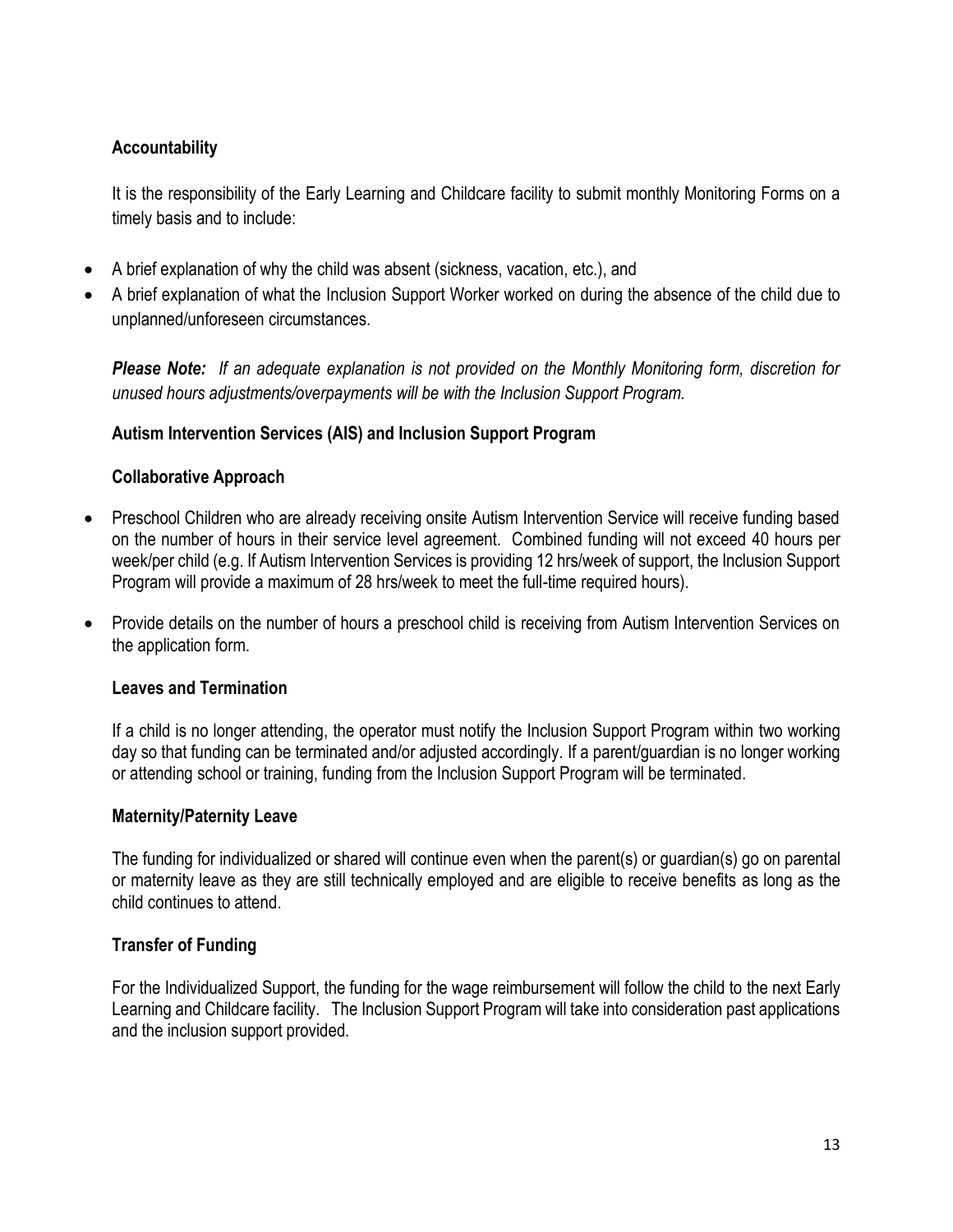#### **Program on-pause**

If the child has longer than a six-month break in Early Learning and Childcare, but then re-enrolls, a new application will have to be completed. The Inclusion Support Program will take into consideration past applications and the inclusion support previously provided.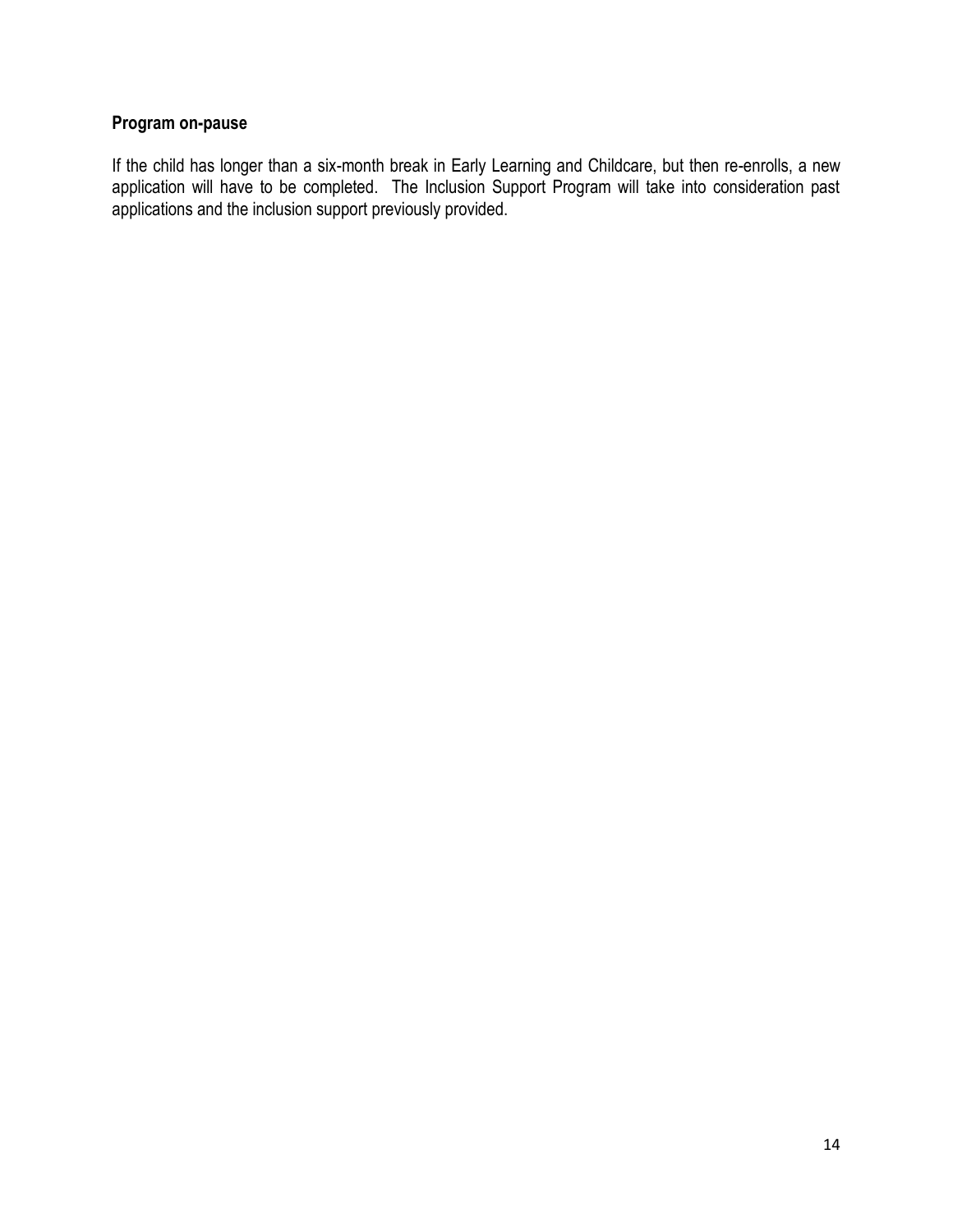## <span id="page-14-0"></span>Appendix A: Roles and Responsibilities

#### **Families**

Family engagement is an important part of the Inclusion Support Program. The parent/s or guardian/s are the first and most influential educator of the child and they have a lot to contribute to supporting the inclusion of their child in an early learning environment.

During the application process, the parent(s)/guardian(s) role is to collaborate with the operator/educators of the early learning and childcare facility to develop a plan that outlines their child's strengths and needs which will help determine the level of supports that will be required for meaningful participation. Before making an application to the Inclusion Support Program make sure parent/s or guardian/s are fully engaged and informed.

Parent/s or guardian/s participate and contribute to the application process by:

- Providing their signed consent and agreement before proceeding with Inclusion Support Program application.
- Provide any required referrals or documentation that support the application.
- Being informed of the status and result ot the application.
- Being informed and contribute to the proposed plans that support their child's participation and access to early learning and childcare.

#### **Operator/Facility**

The Operator/Facility is responsible to:

- Ensure that there is an Inclusion Policy and practices in place.
- Play a key role in planning and coordinating a child and family centered approach to inclusion of all children.
- Build a collaborative relationship with families, and to work together in identifying how best to support child/ren's inclusion in the early learning and childcare facility.
- Oversees and approves the completion and submission of the application.
- Gathers and submits all supporting documentation required, including signed consent by the parent(s)/guardian(s).
- Collaborate with other professionals and service providers involved with the child to create and get their contributions to a Child Support Plan.
- With parent/guardian consent, support school-aged children through collaboration with school services/supports (Educational Assistant, resource team) to contribute to planning or transition to school.
- Responsible for communicating the application status/outcome to the parent(s)/guardian(s).
- Hires Inclusion Support Workers and ensures that they are an integral part of the team.
- Involves the Inclusion Support Worker in creating the support plan for the child/ren and monitor the progress of the support plan.
- Ensures that the Inclusion Support Worker/s participates in professional learning and staff team meetings as required.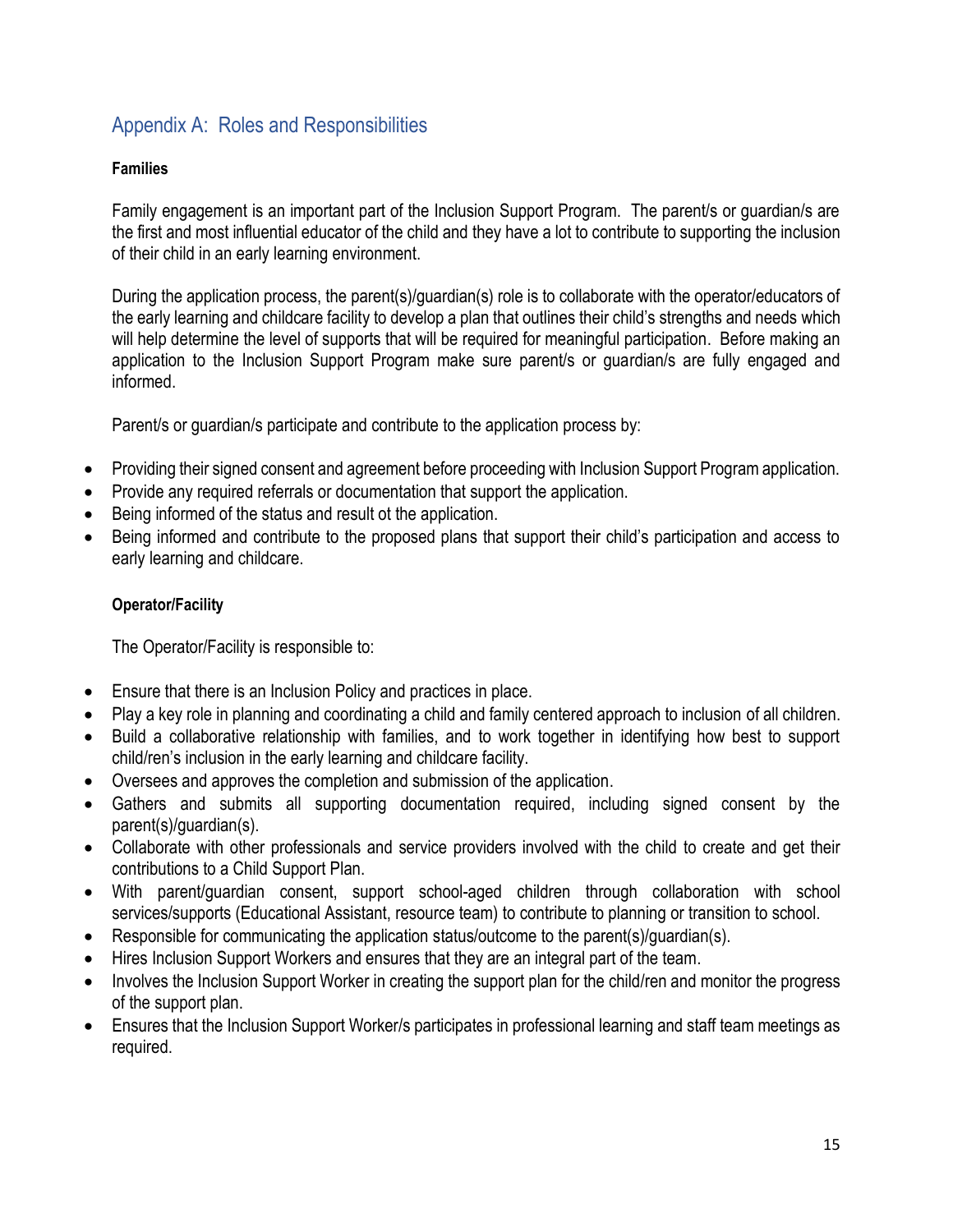• Communicates with Early Childhood Services and the Department of Education and Early Childhood Development on the status of child(ren)'s needs, changes to support requirements and submit monthly monitoring forms.

#### **Inclusion Support Worker**

Inclusion Support Worker (individualized support and shared support) is responsible to:

- Complete the Inclusion Support webinars and other relevant training.
- Collaborate with other educators and the operator in the learning environment to:
- $\checkmark$  Observe, document, and reflect on the individual needs of child/ren they are supporting.
- $\checkmark$  Engage and involve families in the plan to support the child/ren in the program.
- $\checkmark$  Collaborate with professionals and service providers to create and contribute to a plan to support child/ren.
- ✓ Collaborate with school services/supports (Educational Assistant, resource team) and contribute to planning whenever possible.
- Use strategies and make adaptations/accommodations to help set the child(ren) up for success.
- Provide a "just right" level of support to allow the child(ren) to fully participate in the same activities and routines as their peers by knowing the child(ren)'s support needs.
- Take the child(ren)'s strengths and interests into consideration.
- Provide opportunities to work towards independence whenever possible by decreasing support as skills improve.
- Seek opportunities for the child/ren to develop friendships with peers and relationships with others.
- Allow opportunities to practice regulation of emotions (when applicable).
- Guide the child(ren) in how to follow directions, ask questions and make requests.

#### **Early Childhood Educators**

Early childhood educator/s who have a child participating in the Inclusion Support Program (individualized or shared support) are responsible to:

- Collaborate with the Inclusion Support Worker and the operator to:
- $\checkmark$  Observe, document, and reflect on the individual needs of child/ren.
- $\checkmark$  Engage and involve families in the plan to support the child/ren in the program.
- $\checkmark$  Regularly communicate and update the parent(s)/guardian(s) about their child.
- $\checkmark$  Collaborate with professionals and service providers to create and contribute to a plan to support child/ren (with consent from parent(s)/guardian(s).
- ✓ Collaborate with school services/supports (Educational Assistant, resource team) and contribute to planning whenever possible (with consent from parent(s)/guardian(s).
- Use strategies and make adaptations/accommodations to help set up the learning environment so that all child(ren) can participate and have access to meaningful learning opportunities.
- Take all child(ren)'s strengths and interests into consideration in planning learning activities and experiences.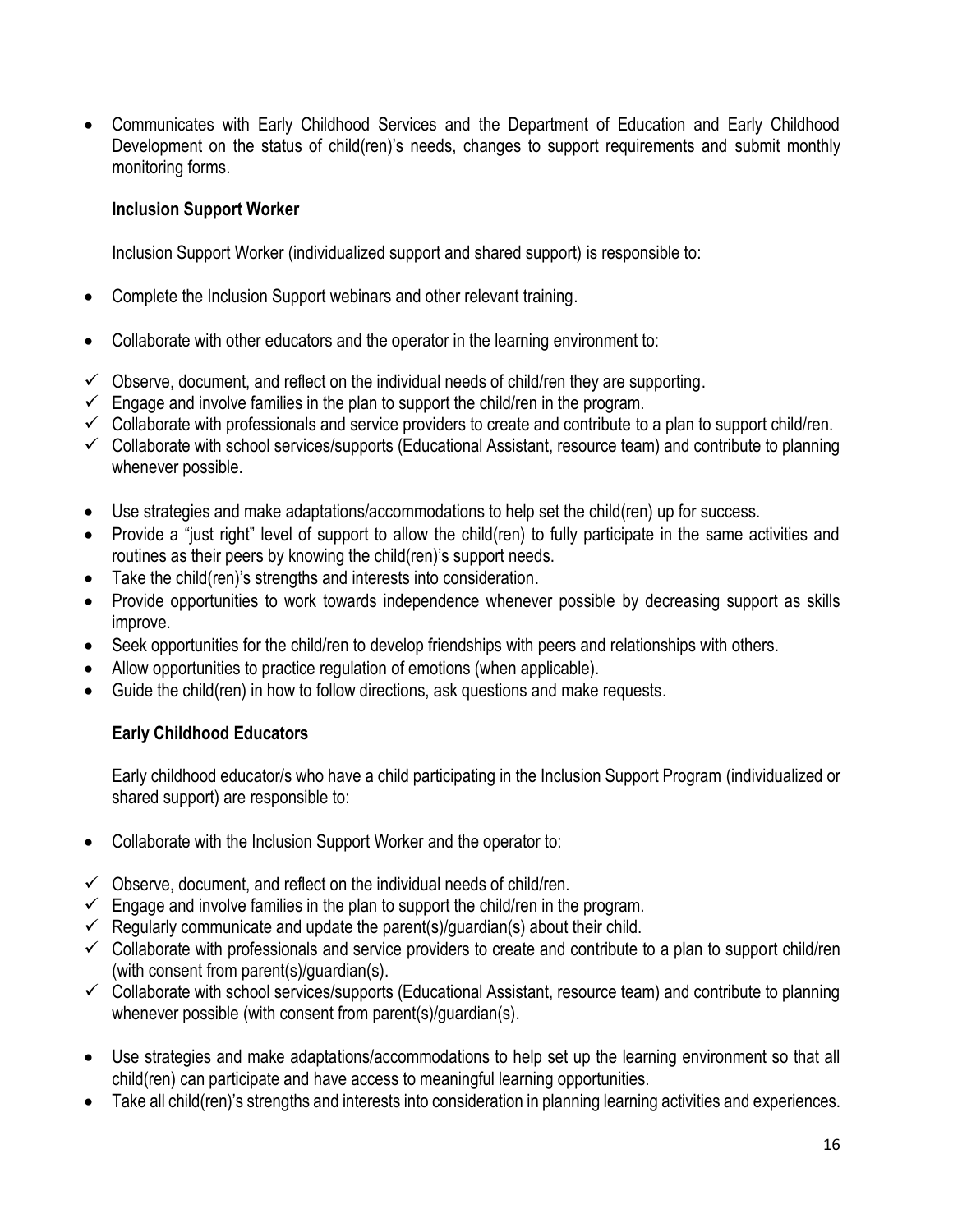- Understand the facilities Inclusion Policy and lead inclusionary practices throughout the learning environment.
- It is highly recommended that all educators complete the Inclusion Support webinars and other relevant training.

#### **Department of Education and Early Childhood Development & District Early Childhood Services**

- The Department, in collaboration with early childhood services within each school district, is responsible for reviewing all applications/supporting documentation, providing status updates on all applications, and collaborating with operators.
- The Early Learning Consultant working for Early Childhood Services within each school district will conduct onsite observations at the early learning and childcare facilities to make recommendations and support a plan that best meets the inclusion needs of the child/ren.
- The Early Learning Consultant will also be able to provide:
- $\checkmark$  Consultations and information about the Inclusion Support Program.
- $\checkmark$  Access to relevant professional learning.
- $\checkmark$  Child specific support on observation, documentation, and planning.
- $\checkmark$  Educator support and development around targeted social & emotional and behavioural strategies.
- ✓ Specific situational strategies and ideas to make improvements and changes to the learning environment to be more inclusive of children who may have additional needs.
- $\checkmark$  Coaching on family engagement strategies.
- $\checkmark$  Support the development of a support plan for children.
- The Department in collaboration with early childhood services within each school district will monitor ongoing changes to child(ren)'s support needs and manage the administration including payment to facilities.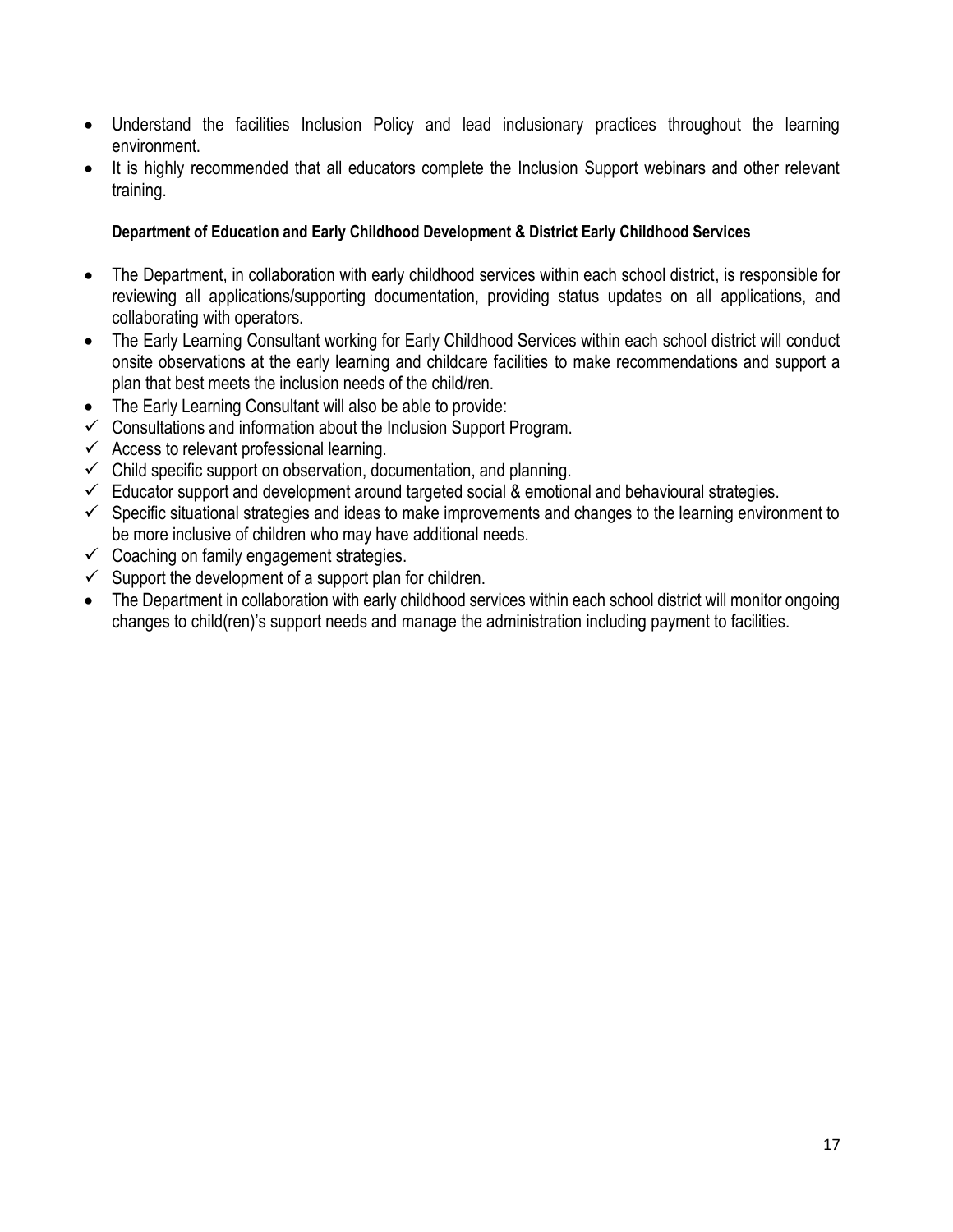## <span id="page-17-0"></span>Appendix B: Helpful Strategies to Engage Families, Parent(s)/Guardian(s)

When engaging families, parent(s)/guardian(s) consider the following:

- The discussion should always be centred around the best interest of their child and that you are expressing concerns because you care about their child.
- Discuss and share with the parent(s)/guardian(s) that you want to work with them to help their child fully participate and you want to support their child's learning and development.
- Inform the parent(s)/guardian(s) about what is happening in the learning environment, but only after the parent understands that you are concerned about the child, not judging, or blaming the family.
- Assure the parent that your goal is to help the child.
- Ask the parent(s)/guardian(s) if he or she has experienced similar situations with their child.
- Emphasize that your focus will be to help the child develop the skills needed to be successful in the early learning and childcare.
- Explain that their child may need extra support to be fully included and that you are asking their permission to apply to the Inclusion Support Program.
- Inform them that you need their consent to request support for their child.
- Ask for their help in gathering documentation and involve them in the application process.
- Keep them informed about the status of the application and results.
- Stress that if you work together, you are more likely to be successful in helping their child.
- Offer to work with the parent in the development of a support plan that can be used at home and in the learning environment.
- Let them know you care and assure them that they will be kept informed. <sup>2</sup>

<sup>2</sup> *Adapted from: 3/17 Pyramid Model Consortium [www.pyramidmodel.org](http://www.pyramidmodel.org/) (Observation Documentation)*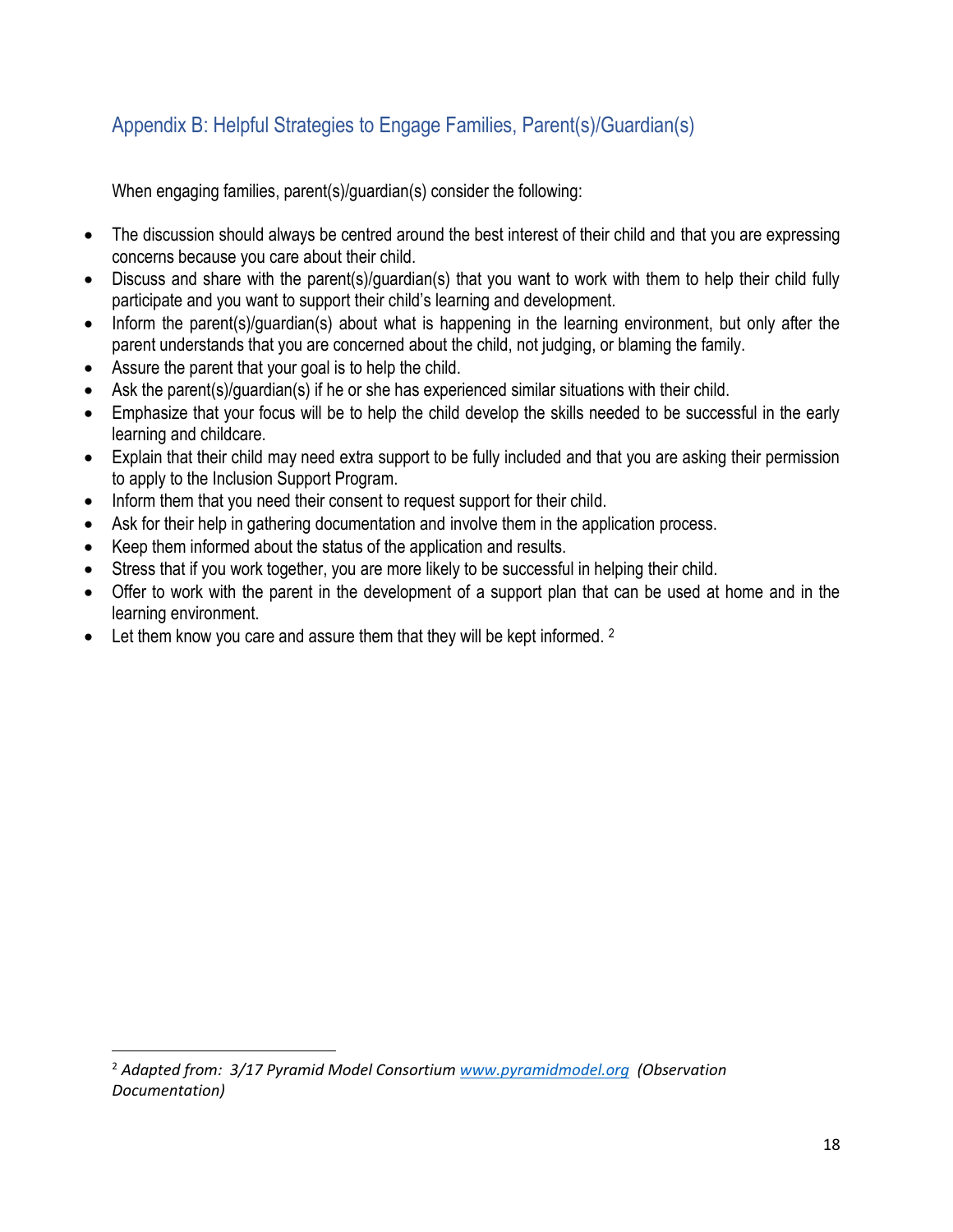## <span id="page-18-0"></span>Appendix C: Consent & Privacy: Informed Parent/Guardian Consent for Disclosure of Personal Information

#### **Informed Parental Consent for the Collection and Use of Personal Information**

The personal information requested on this form is collected under the authority of, and will be used for the purpose of administering, the New Brunswick *Early Childhood Services Act*. The Department of Education and Early Childhood Development collects, uses, retains, discloses and disposes of personal information in accordance with the *Right to Information and Protection of Privacy Act* (RTIPPA), and all other applicable legislation, regulation and policy.

#### **All information collected is to determine eligibility and level of support required for the Inclusion Support Program.**

| <b>Information Collected</b>                                                                                                                                                                                                                                                                                                                                                                                                           | Reasons:                                                                                     |
|----------------------------------------------------------------------------------------------------------------------------------------------------------------------------------------------------------------------------------------------------------------------------------------------------------------------------------------------------------------------------------------------------------------------------------------|----------------------------------------------------------------------------------------------|
| Parent(s)/quardian(s)<br>and<br>name<br>information; name and date of birth of child; level<br>of intervention required, support needs and over<br>all progress and information of the child who is<br>enrolled in the Inclusion Support Program.<br>To ensure your child receives appropriate support,<br>department staff will observe your child at their<br>early learning and childcare facility and document<br>recommendations. | contact   To help address your child's needs in an early<br>learning and childcare facility. |

| Signature of Parent(s)/Guardian(s) | <b>Print Name:</b> | Date: |
|------------------------------------|--------------------|-------|
|                                    |                    |       |
|                                    |                    |       |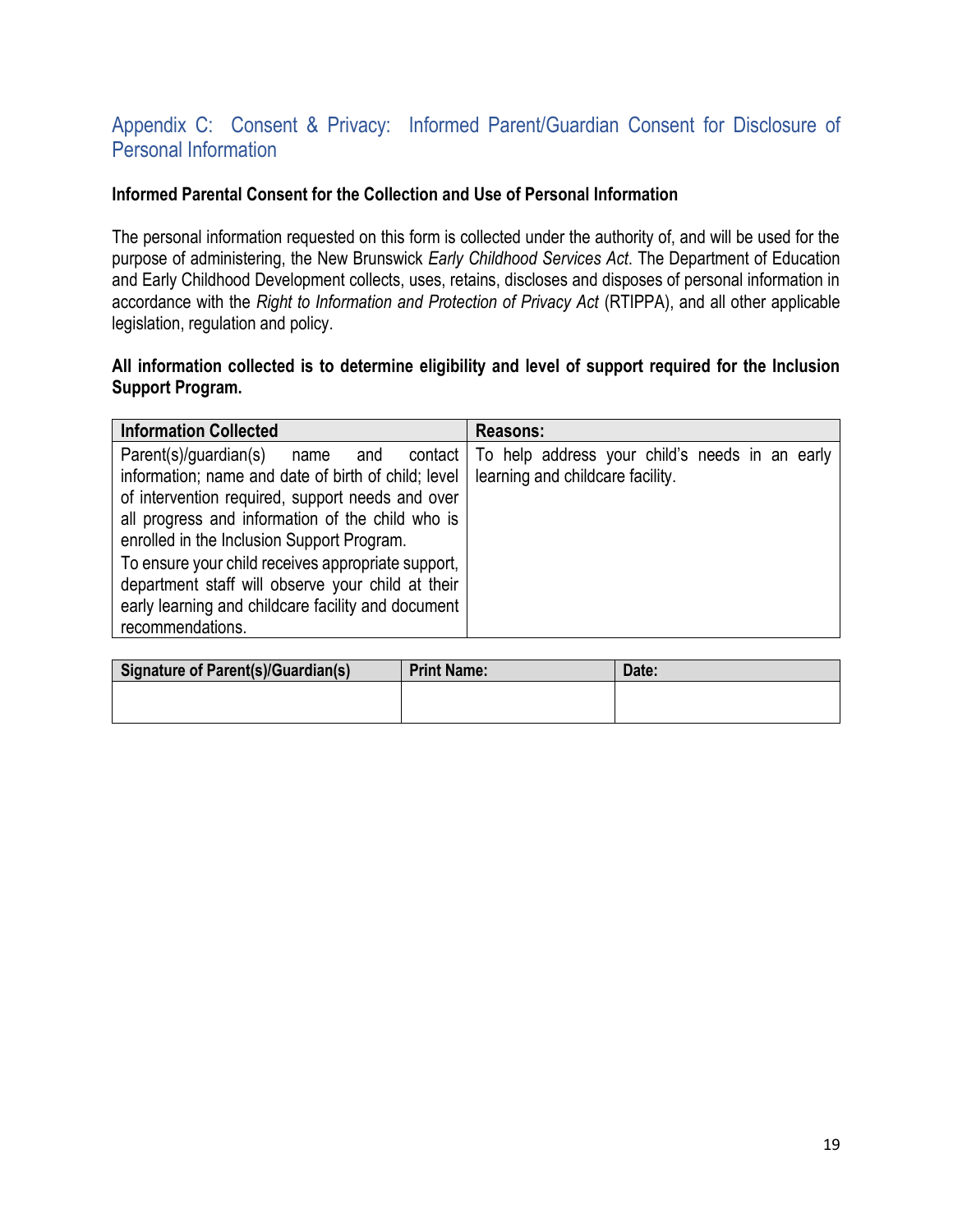## <span id="page-19-0"></span>Appendix D: Sample Child Support Plan<sup>3</sup>

| <b>Child Support Plan</b>        |  |  |      |  |  |  |  |
|----------------------------------|--|--|------|--|--|--|--|
| Date:                            |  |  |      |  |  |  |  |
| <b>Scheduled Review Date:</b>    |  |  |      |  |  |  |  |
| <b>Child's Name:</b>             |  |  | Age: |  |  |  |  |
| <b>Strengths</b>                 |  |  |      |  |  |  |  |
|                                  |  |  |      |  |  |  |  |
| <b>Preferences</b>               |  |  |      |  |  |  |  |
|                                  |  |  |      |  |  |  |  |
| <b>Challenges</b>                |  |  |      |  |  |  |  |
|                                  |  |  |      |  |  |  |  |
|                                  |  |  |      |  |  |  |  |
| Goal 1                           |  |  |      |  |  |  |  |
|                                  |  |  |      |  |  |  |  |
|                                  |  |  |      |  |  |  |  |
| <b>Strategies</b>                |  |  |      |  |  |  |  |
|                                  |  |  |      |  |  |  |  |
|                                  |  |  |      |  |  |  |  |
| Goal 2                           |  |  |      |  |  |  |  |
|                                  |  |  |      |  |  |  |  |
|                                  |  |  |      |  |  |  |  |
| <b>Strategies</b>                |  |  |      |  |  |  |  |
|                                  |  |  |      |  |  |  |  |
|                                  |  |  |      |  |  |  |  |
| <b>Educator:</b>                 |  |  |      |  |  |  |  |
| <b>Inclusion Support Worker:</b> |  |  |      |  |  |  |  |
| Operator:                        |  |  |      |  |  |  |  |
| <b>Other Service Provider/s:</b> |  |  |      |  |  |  |  |
| <b>Other Service Provider/s:</b> |  |  |      |  |  |  |  |
| Parent(s)/Guardian(s):           |  |  |      |  |  |  |  |

<sup>&</sup>lt;sup>3</sup> Adapted from New Brunswick Association of Community Living, Tools for Inclusion Webinar Series, 2021.